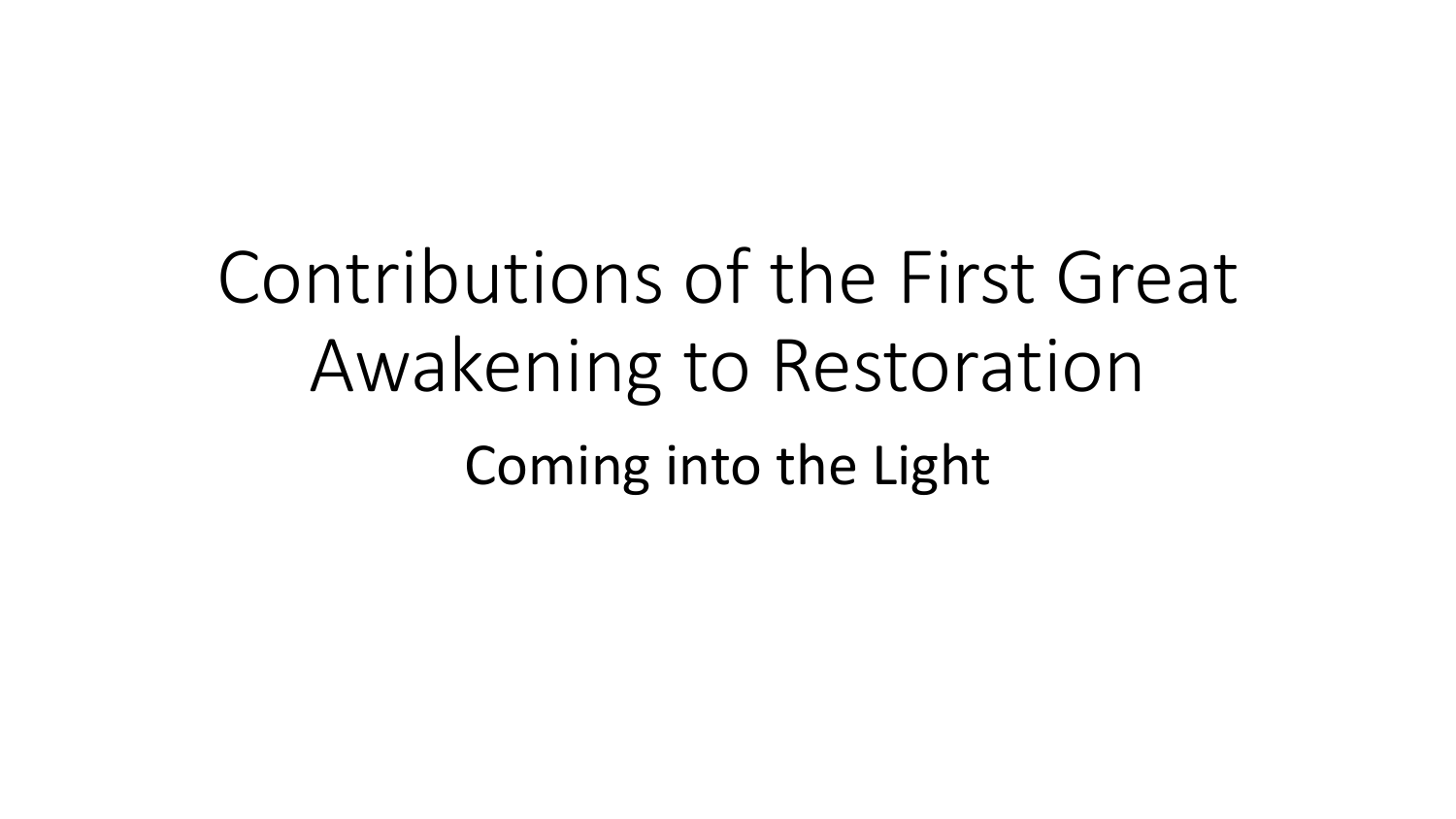| Five Important Biblical Doctrines Related to Predestination in Salvation                                                                            |                                       |                                                                                                                                                                                                                       |                                                                                                  |  |
|-----------------------------------------------------------------------------------------------------------------------------------------------------|---------------------------------------|-----------------------------------------------------------------------------------------------------------------------------------------------------------------------------------------------------------------------|--------------------------------------------------------------------------------------------------|--|
| Semi-Pelagian                                                                                                                                       |                                       | <b>Augustinian</b>                                                                                                                                                                                                    |                                                                                                  |  |
| <b>Synergistic</b><br>Salvation is accomplished as man and God cooperate. Divine<br>Grace and the human will work together for salvation to happen. |                                       | <b>Monergistic</b><br>Salvation is wholly the work of the Holy Spirit in regeneration.<br>Mankind possesses no inclination toward the Gospel in his natural<br>state and needs Divine Grace to be enabled to believe. |                                                                                                  |  |
| Man is naturally able to understand and<br>believe the Gospel apart from Divine<br>enablement.                                                      | <b>Natural</b><br><b>Ability</b>      | <b>Natural</b><br><b>Inability</b>                                                                                                                                                                                    | Man is naturally unable to<br>understand and believe the Gospel<br>apart from Divine enablement. |  |
| The condition for salvation is faith<br>which man exercises of his own ability.<br>God chooses those who choose Him.                                | <b>Prescient</b><br><b>Election</b>   | <b>Sovereign</b><br><b>Election</b>                                                                                                                                                                                   | The condition for salvation is the<br>Sovereign electing will of God<br>alone.                   |  |
| Christ's redeeming work made it<br>possible for everyone to be saved but<br>did not actually secure the salvation of<br>anyone.                     | <b>Universal</b><br><b>Redemption</b> | <b>Particular</b><br><b>Redemption</b>                                                                                                                                                                                | Christ did in fact secure the<br>salvation of His Church individually<br>and definitely.         |  |
| Man's will is free and he can<br>successfully resist the Spirit's call.                                                                             | <b>Human</b><br><b>Resistance</b>     | <b>Effectual</b><br><b>Calling</b>                                                                                                                                                                                    | The calling of God to the elect does<br>effect salvation infallibly.                             |  |
| Because faith is the necessary<br>condition for Salvation, it can be lost<br>when man discontinues his faith.                                       | <b>Falling from</b><br><b>Grace</b>   | <b>Eternal</b><br><b>Security</b>                                                                                                                                                                                     | The nature of saving faith is eternal<br>and cannot be reversed.                                 |  |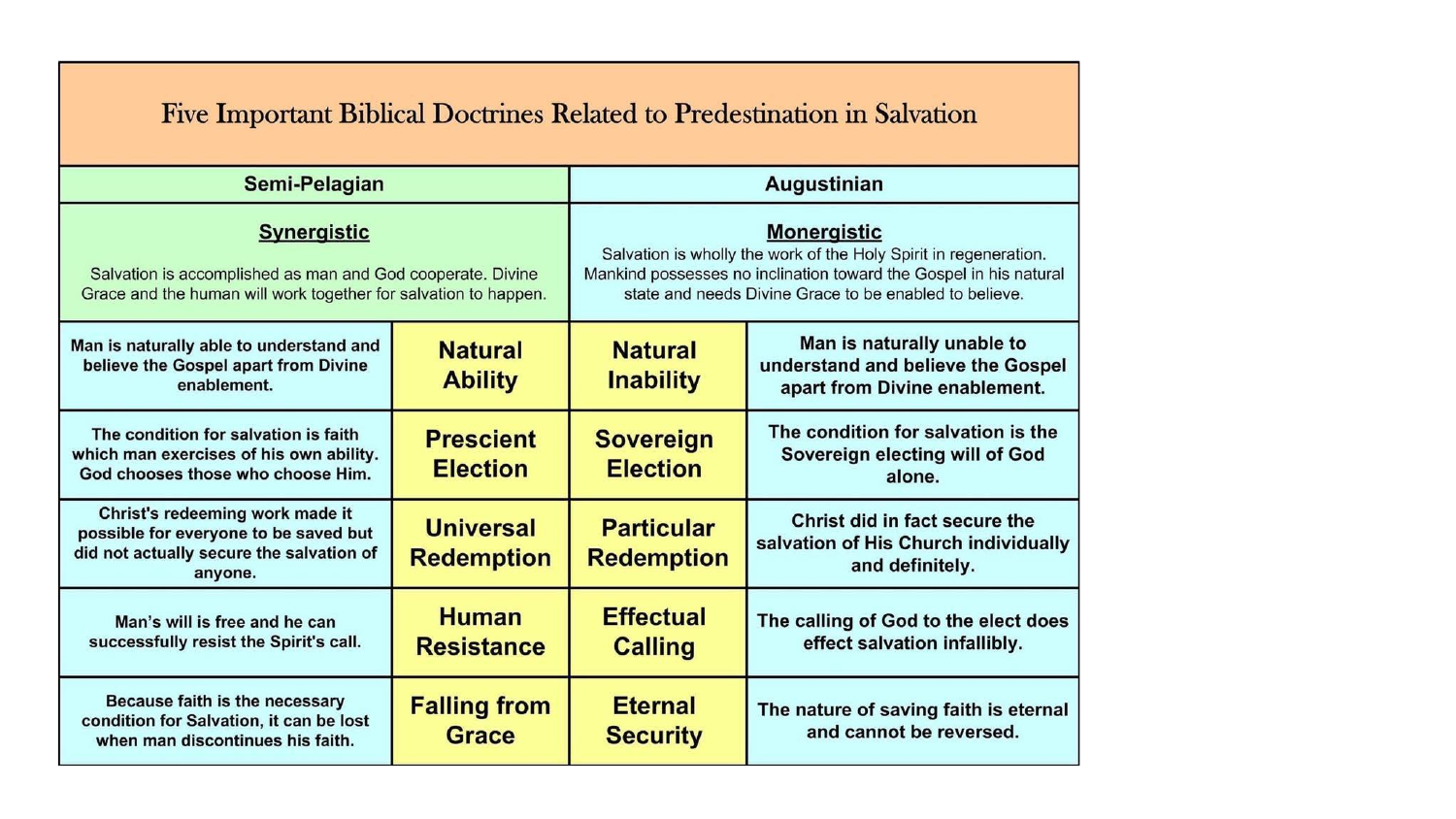#### A Nuanced Understanding

Arminianism Calvinism

Wesleyan

Arminianism Arminianisr Classical

You believe that God has given man a free will.

You believe that God has decided to elect anyone who would believe in Him. You most likely believe in a corporate election. You believe Jesus died for all in a legal sense and that the Holy Spirit calls all men to salvation through prevenient grace. You believe that once one believes, he is eternally secure. **Southern Baptists**

Arminian

You believe that man is totally depraved, and that God has elected some to salvation. You believe that Jesus died for all men and that man can resist the call of the Holy Spirit. You believe that man can fall away from the faith.

Lutheran

**Martin Luther**

Low Calvinism

Moderate Calvinism You affirm TULIP in its classical sense. You believe in "Double Predestination" but would describe the decree of reprobation as passive and not active. You are infralapsarian in viewing God's decrees You affirm common grace and the idea that God desires all to be saved. You believe God loves all the human race but has a special love for the elect. **Johnathan Edwards**

Calvinism

High

Hyper-<br>Calvinism You believe that God is the author of sin, and that the gospel should not be preached to everyone

but only the elect. You ascribe to TULIP precepts. You believe in Double Predestination in that God saves and damns sinners in similar ways.

You believe that man has no responsibility before God. To be "converted" is to believe all parts of **TULIP** The elect are eternally iustified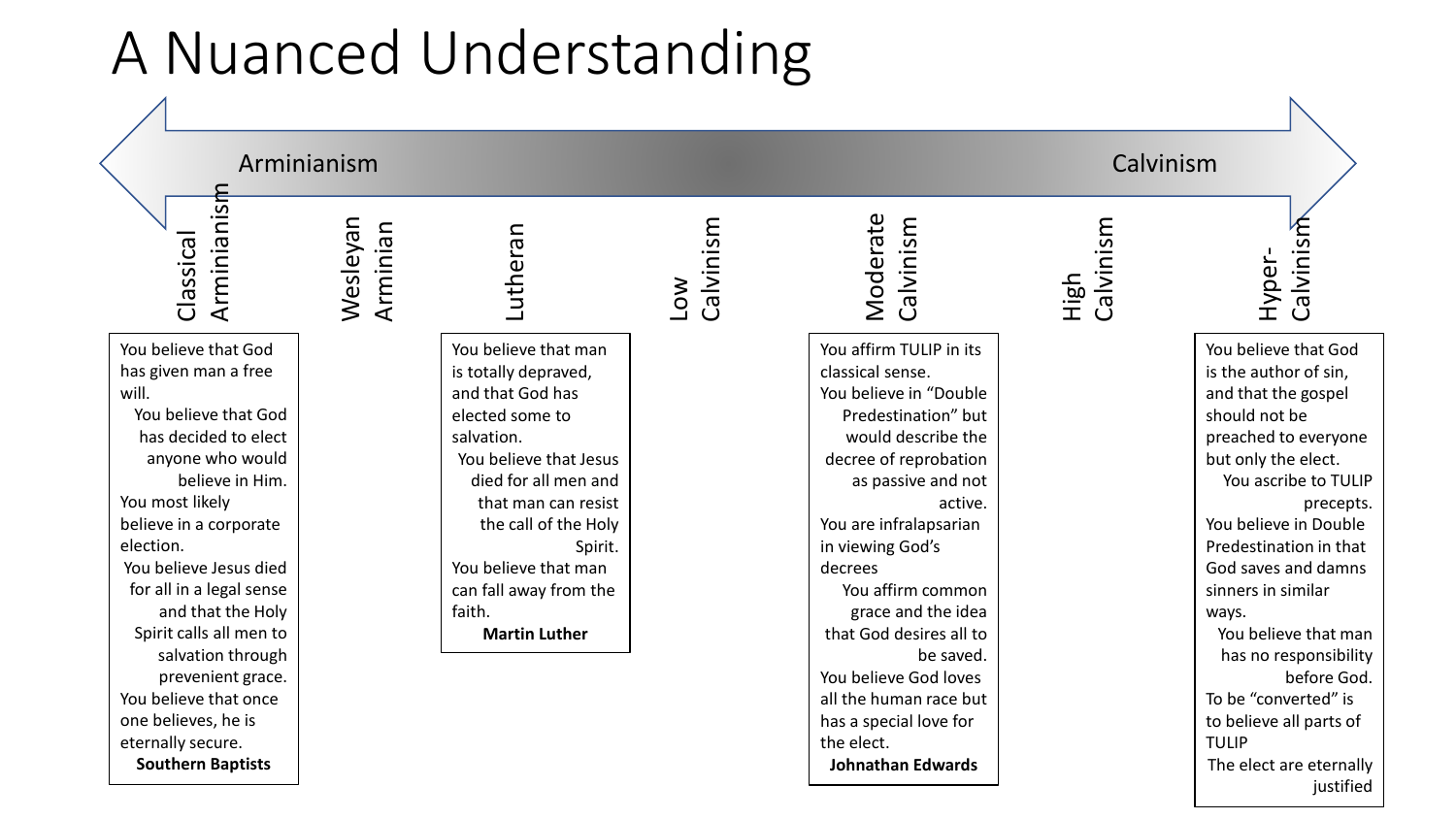#### "Order of Decrees"

| Lapsarian views |                                                                           |                                                              |  |  |
|-----------------|---------------------------------------------------------------------------|--------------------------------------------------------------|--|--|
|                 | Supralapsarianism<br>Antelapsarianism<br>Pre-lapsarian or<br>prelapsarian | Infralapsarianism<br>Sublapsarianism<br>Postlapsarianism     |  |  |
| Decree to:      | Save some and condemn<br>others                                           |                                                              |  |  |
| Decree to:      | Create the elect and the<br>reprobate                                     | Create human beings                                          |  |  |
| Decree to:      | Authorize the Fall (by which all deserve to be<br>condemned)              |                                                              |  |  |
| Decree to:      |                                                                           | Save some from<br>condemnation and leave<br>others condemned |  |  |
| Decree to:      | Provide salvation only for the elect                                      |                                                              |  |  |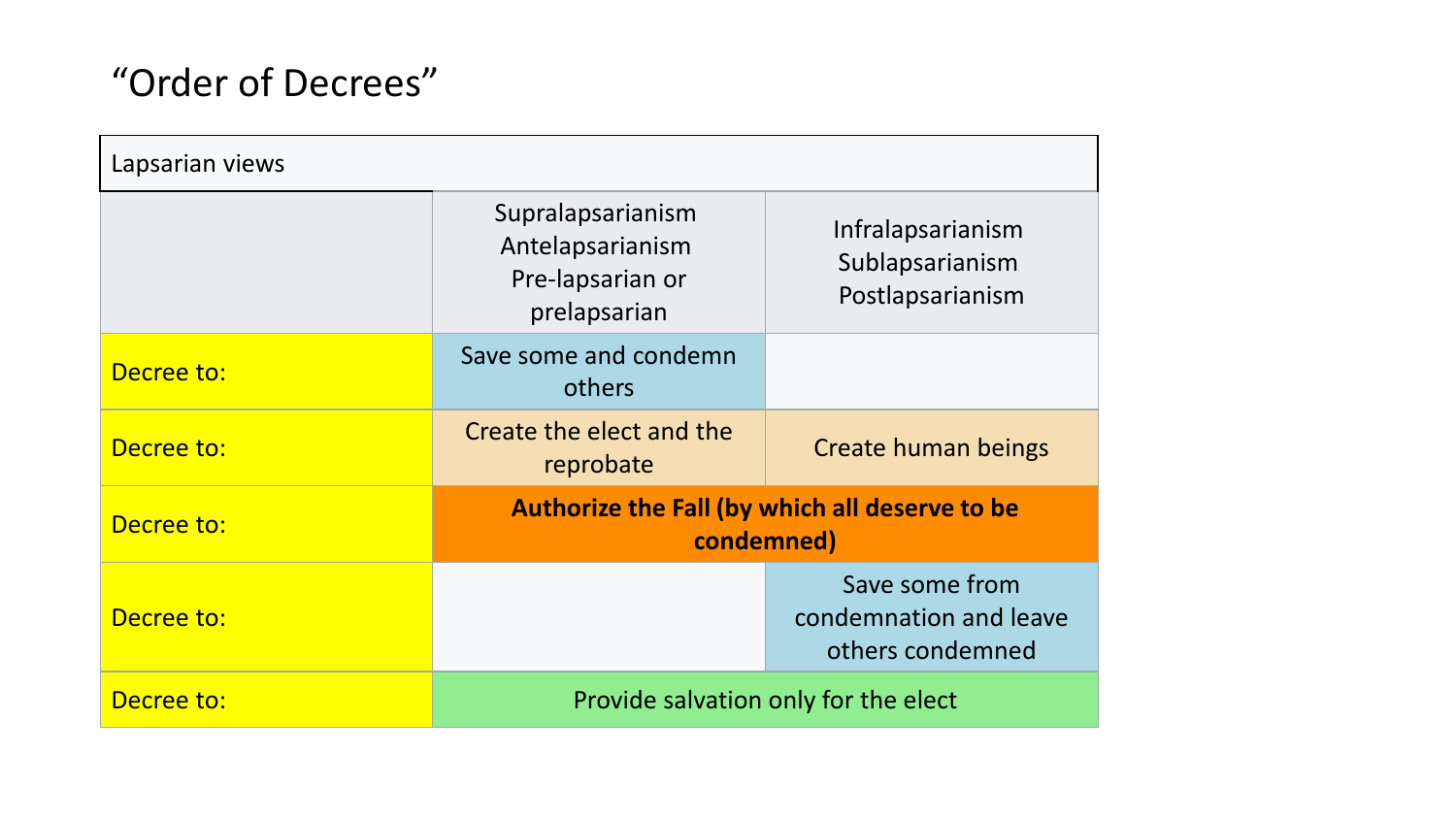#### Order of God's Decrees

- **Supralapsarian:** God decreed both election and reprobation *prior to creation* and then allowed the fall of man as a means of carrying out His divine purpose
- **Infralapsarian:** God foresaw and permitted the fall of man and that *after the fall* He then decreed election as a means of saving some of the human race
	- Sublapsarian: differs from infralapsarian in terms of whether God decreed to provide salvation through Jesus and then decreed to choose some to be saved or vice-versa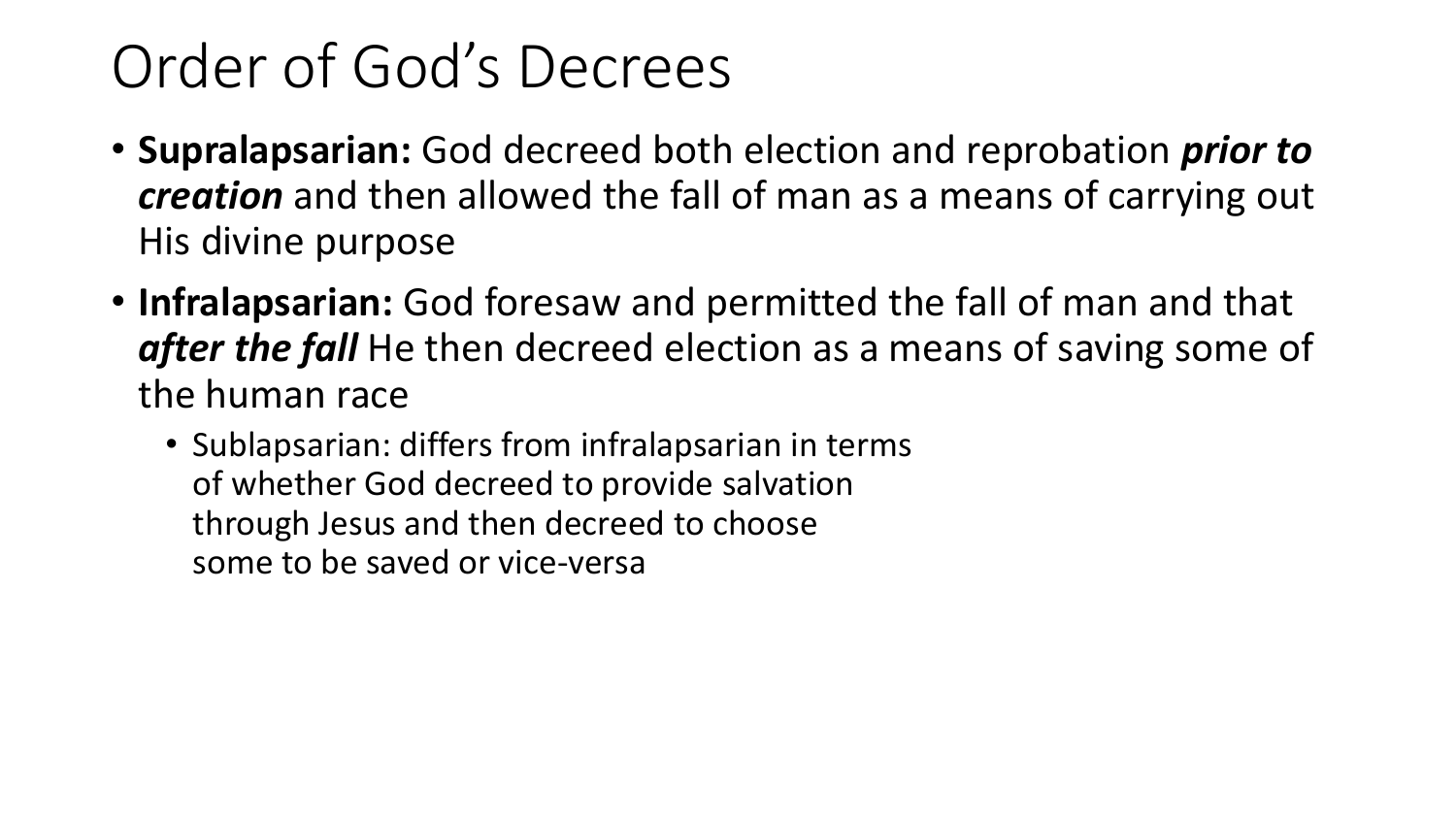### Edwards' Contribution to Restoration

- On the idea of **"original sin"**
	- Calvinist view
		- Adam is the "federal" head of all humanity
		- When Adam sinned, God imputed his sin to all human beings
		- Therefor all have a corrupt nature, leading them to commit their own sins and incurring their own guilt
		- Sin is imputed prior to actual transgression
	- Edwards' view
		- As soon as a person's moral acts concur with Adam's sin, they become guilty of Adam's sin (our first sins are the extended acts of Adam's sin)
		- There is no imputation of a "completely alien guilt" because all human beings share in Adam's actual transgression.

"The apostacy is not theirs, merely because God imputes it to them; but tit is truly and properly theirs, and on that ground, God imputes it to them…"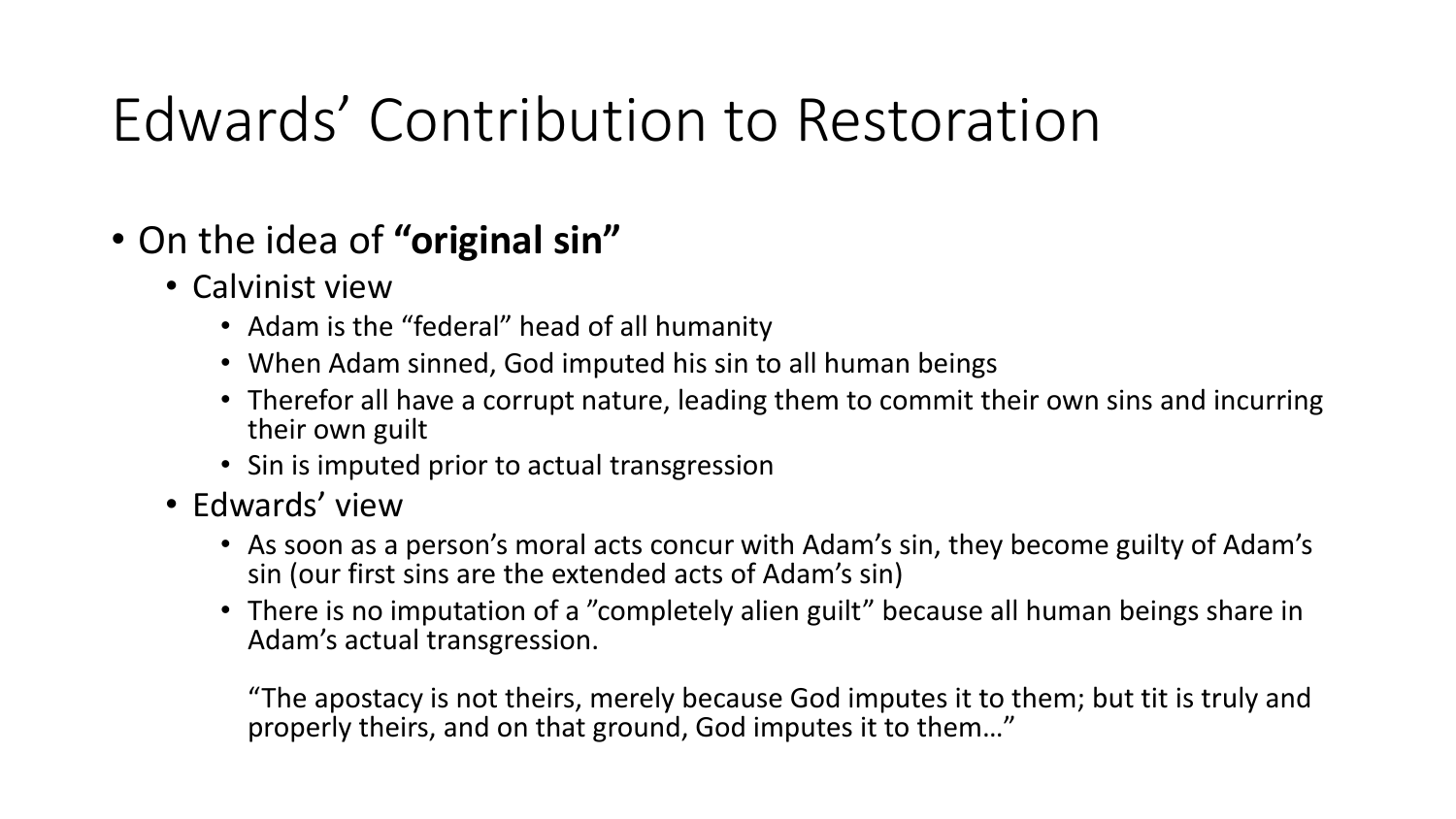## Edwards' Contribution to Restoration

- On the idea of **"freedom of will"**
	- Calvinist view
		- Sinful humans are unable to love or submit to God
	- Edwards' view
		- Human freedom is consistent with human depravity "the will is as the greatest apparent good is"
		- Once the mind discerns what action results in the greatest benefit to self, the will is activated, and a choice is made.
		- The will is free, and freedom is the power of the individual to do as he or she pleases
		- What pleases a person is determined by the character or orientation of their soul. Edwards called this the soul's "disposition"
		- Individuals cannot change the disposition of their soul (nor would they want to)-- "Because sinful human beings by nature have no disposition to submit to God, they will never see Christ as their greatest good and consequently will never choose to follow Him"
		- Edwards made a distinction between *natural ability*  and *moral inability* to follow Jesus.
			- The unregenerate **can** follow Christ but they never **will** because of their sinful disposition.
			- Only God can and will grant a person's soul a new disposition, capable of seeing God as the greatest good